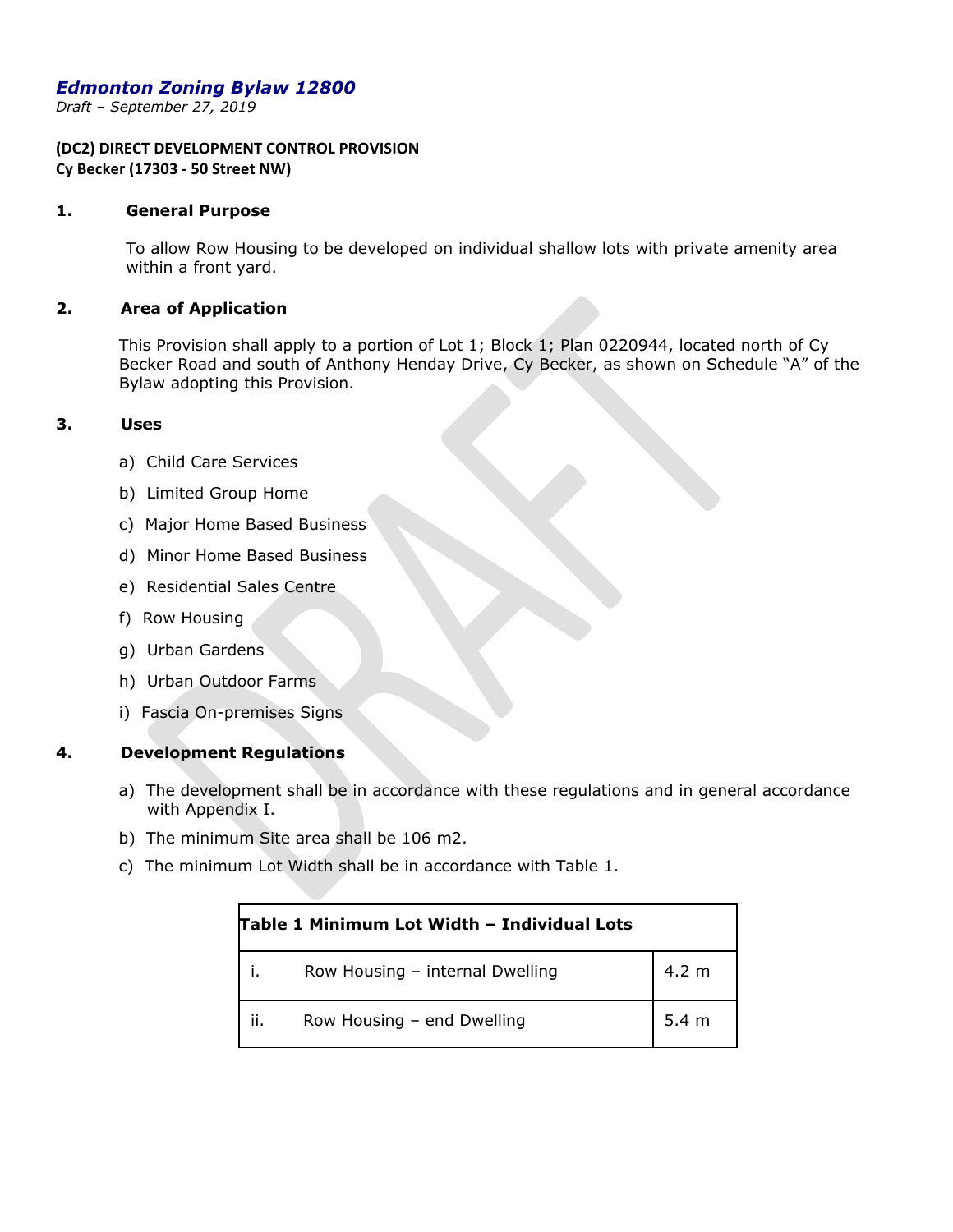| 6.7 <sub>m</sub><br>Row Housing - corner Dwelling, abutting<br><br>ш.<br>the flanking public roadway, other than a<br>Lane |  |
|----------------------------------------------------------------------------------------------------------------------------|--|
|----------------------------------------------------------------------------------------------------------------------------|--|

- d) The minimum Site depth shall be 25 m.
- e) The minimum Front Setback shall be 4.5 m.
- f) The minimum Rear Setback shall be 5.5 m.
- g) The minimum Side Setback shall be 1.2 m, except that on a Corner Site, the minimum Side Setback abutting the flanking public roadway, other than a Lane, shall be 2.4 m.
- h) The maximum total Site Coverage shall be in accordance with Table 2, inclusive of the attached Garage:

|     | Table 2 Maximum Site Coverage – Individual Lots Principal building                          | with attached Garage |
|-----|---------------------------------------------------------------------------------------------|----------------------|
|     | Row Housing - internal Dwelling                                                             | 55%                  |
| ii. | Row Housing - end Dwelling                                                                  | 45%                  |
| iii | Row Housing $-$ corner Dwelling, abutting the<br>flanking public roadway other than a lane. | 40%                  |

- i) The maximum Height shall not exceed 13 m.
- j) Each Dwelling unit shall provide a minimum 15m2 of private outdoor Amenity Area which may include fenced front yards.
- k) Each Dwelling within Row Housing shall be individually defined through a combination of architectural features that may include variations in the rooflines, projection or recession of the façade, porches or entrance features, building materials, or other treatments.
- l) On Corner Sites the façades of a principal building abutting the Front Lot Line and flanking Side Lot Line shall use consistent building materials and architectural features, and shall include features such as windows, doors, or porches.
- m) Row Housing shall not repeat the same architectural features more than six times on a block face.
- n) Vehicular access shall be from a Lane.
- o) Signs shall comply with the regulations found in Section 59A.